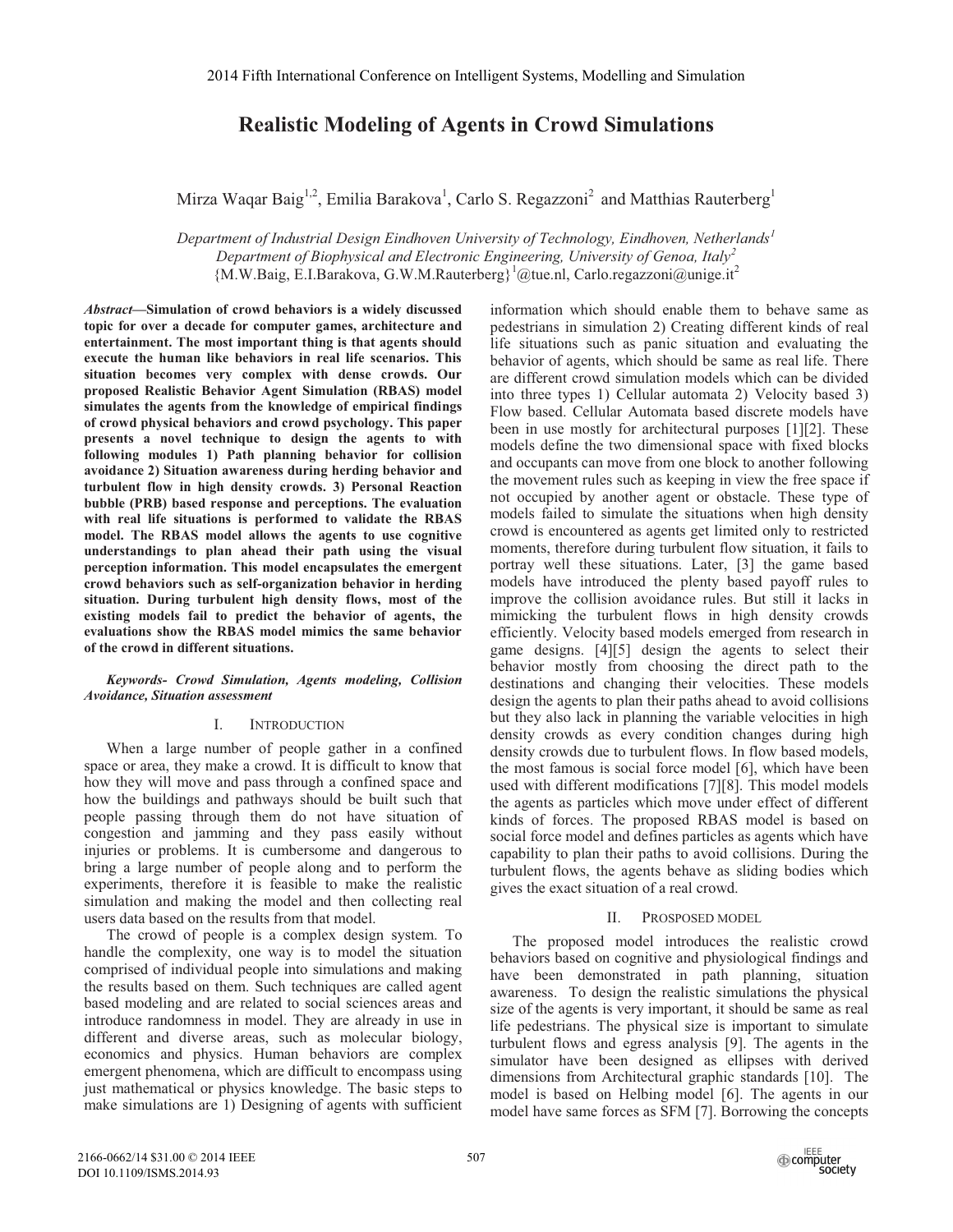from physics, the social forces concept means that forces are being modeled based on laws of motion such that person movement is due to the resultant forces acting on it, which in result will produce acceleration and thus affect the movement of the person. The resultant force on an agent **a** is given by,  $f_r$  is the sum of three main forces and one random force  $f_{ran}$ ;

$$
\vec{f}_r(t) = \vec{f}_{am}(t) + \sum_{a \neq b} \vec{f}_{ab}(t) + \sum \vec{f}_{aw}(t) + \vec{f}_{ran}(t) + \vec{f}_{res}(t)
$$
\n(1)

where desired motivation force  $f_a^m$ , the interaction force  $f_{ab}$ , the repulsive force  $f_{aw}$ , the resistive force  $f_{res}$ , the random force  $f_{ran}$  is used to induce noise and random behavior in subsequent simulations to produce multiple unique behaviors. In [11] Mehran et al. explained the abnormal behavior in real life scenes using social force model. But he used the social force model without any randomness factor in social force and explained that he detected dynamic crowd behavior in real life scenes using social force model without randomness in model. We call it this randomness force as random behavior and to include this randomness in simulator, we used the random force  $f_{ran}$  in resultant force  $f_r$ . This also tends to make random situations and unpredictability which are the key features of real life scenarios. The particles in the crowd simulator have been included with a random force, which is based on the Gaussian distribution of the previous force of the particle. The random force  $f_{ran}(t)$  is generated by the Gaussian normal distribution with  $\mathcal{N}(0, \frac{1}{k}\vec{f}_r(t-1))$ , where mean is 0 and variance is  $\frac{1}{k} \vec{f}_r(t-1)$ ) in which k is the scaling factor and  $f_r(t-1)$ ) is the resultant force on particle in previous time instant. The forces  $f_{ab}$  and  $f_{aw}$  change themselves during turbulent flows in high density situations as explained in section B.

#### *A. Path planning for collision avoidance*

The SFM model based of flow of gas molecules has drawbacks that agents do not have information of the environment. Therefore, during the simulations the agents try to engage in situations earlier than expected and undergo rigorous collision due to effect of immense forces in high density crowds. The particles in SFM model modelled on physics based rules try to create panic earlier than expected. The agents in RBAS model plan ahead to avoid collisions and choose the path with minimum effort and collisions. The path planning module is based on the fact the when pedestrians walk in any area, they look around and plan their trajectories by estimating the movements of other pedestrians around and also taking into effect the interaction effects from them. This area is called information processing space IPS [12]. Using head mounted eye tracker and laser range scanners in controlled environment, the IPS came up with important observations. The pedestrians pay more attention to the objects which are in front at smaller distances than side objects. The pedestrians pay more attention to people in

field of vision (FOV) with 90°. The static obstacles are more important than moving obstacles. Using these findings, a fan shaped IPS is proposed for each agent. The IPS changes its range based on speed variations. It goes to180° during turbulent flows. During normal walking, the IPS has sectional angle of 90°. The IPS is a spatial area in which agent finds possible interactions with other agents or wall. IPS around an agent is shown is figure 1.

The collision estimation in crowd simulation is based on detection of people moving with variable speeds and their impact estimation on agents. In previous studies such as [13], a collision prediction angle based on other person direction and gaze direction angle was used to identify the collisions. Most of the algorithms focus on collisions only, but they do not care about the collision types.



Figure 1. IPS around an agent in proposed model

 The collision types are of much importance to plan the path and to interact with other agents and environment. The collisions can be of three general types i.e., (i) Head on collision (ii) rear end collision (iii) side collisions. These collisions are estimated by the agents for planning path ahead. From psychology [14], the agents take the paths with priority where they have no chance of collisions or if there is a chance then it should be side collisions. Therefore, the type of collision estimation is important. In real life, the pedestrians estimate their path and try to avoid head on or rear end collisions and there are chances of side collisions. To embed this quality in agents, a collision control function counters for the estimation of all the three kinds of collisions. The agent detects the expected interaction response in one simulation cycle and changes its direction again in next simulation cycle based on estimation of next interaction. This cycle performs as cognitive cycle. The function used to estimate collisions between the agent A and the agent under impact B is given by impact angle estimation  $\theta_n$  and impact distance estimation by  $I_n$  at simulation time  $t$ .

$$
\theta_n = (\theta_d)_{t+1} - (\theta_d)_t \tag{2}
$$

$$
(\theta_d)_t = (|\varphi - (\theta_A + \theta_B)|)_t \tag{3}
$$

$$
I_n = ((d_{AB})_{t+1} - (d_{AB})_t) \tag{4}
$$

$$
if \theta_n > \cos^{-1} \frac{2r}{d_{th}} \tag{5}
$$

and 
$$
I_n > \gamma_{th} \tag{6}
$$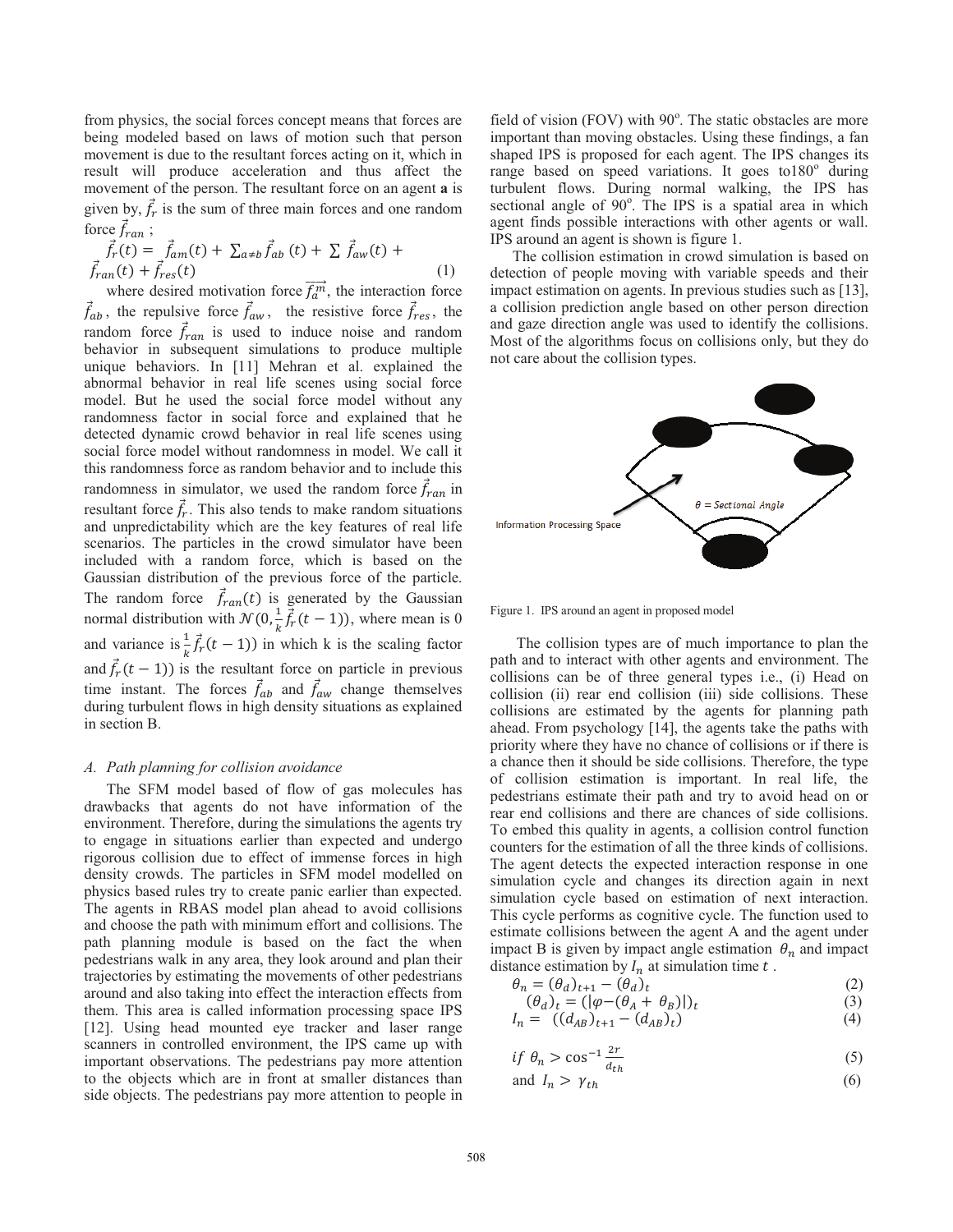where  $\theta_n$  is the impact angle estimation and  $d_{AB}$  is the calculated distance between agents A and B at simulation times t and  $t+1$ .  $r$  is the radius of agent which is its semi minor axis of ellipse and  $d_{th}$  is the threshold distance between two bodies, which depends on situations during simulations and changes during normal and panic behaviors,. The  $d_{th}$  decreases in case of panic behavior and increases in case of normal behavior. It is normally equals to the personal area (as mentioned in Section C), during normal situations and in case of herding behavior and turbulent flows, it decreases to intimate area.  $\gamma_{th}$  is the threshold distance between the two agents and it is equal to semi major axis of intimate area. The eq. 4 and eq. 5 makes the agent to plan ahead its trajectory. For planning the path without collisions, the eq.5 and eq.6 should be true. The type of collisions depend on the  $\theta_n$  and  $I_n$ , there will be head on collision, if  $\theta_n$ decreases and distance  $I_n$  also decreases<br> $I_n \le \gamma_{ab}$  and  $\theta_n \approx 0$ 

$$
I_n < \gamma_{th} \text{ and } \theta_n \cong 0 \tag{7}
$$

The collision will be side collisions as far as  $\theta_n > 0$ , and  $I_n$  decreasing.

 $I_n$  >  $\gamma_{th}$  and  $\theta_n > 0$ 

The agent tries to avoid from head on and rear side collisions and if there is no other way, then there is chance of side collisions, which occurs mostly during turbulent flows. This impact prediction technique is quite useful to mimic the real life pedestrians. The impact estimation brings the sense of environment and interactions planning in agents. The agents do not act like gas particles which just diffuse and create a clogging at doorways and pathways.

#### *B. Situation Awareness*

The crowd simulation models currently in use have been designed for different situations, but a few models take into account the high density crowd situations, in which turbulent flows occur. The physical interactions among bodies change, causing unintentional movements that are not possible in real life heuristics. The agents keep pushing behavior and there is shaking effect during high density of agents, as agents designed on basic social forces keep on pushing and repelling other agents. In real life, during high density crowd situation, pedestrians usually produce sliding motion in crowds rather than just repelling interaction force. This change in SFM also produces the herding behavior, in which people give up their already defined directions and follow other pedestrians to get out of situation. A physical contact force is included in SFM model. This force is inspired by the contact force modeled by Moussaid et al., [15]. The force is given by body force and physical contact force, which counters for body and sliding movement during high density clogging. The revised inter-agent force is given between two agents A and B as:

$$
\vec{f}_{AB} = \{A_A e^{\frac{r_{AB} - d_{AB}}{B_A}} + kg(r_{AB} - d_{AB})\vec{n}_{AB} + kg(r_{AB} - d_{AB})\Delta v_{AB}\vec{f}_{AB}\}\n \tag{8}
$$

In eq. 8, the  $k g (r_{AB} - d_{AB}) \vec{n}_{AB}$  part accounts for the body force and counteracts with the body compression, where k is a constant,  $g(x) = 0$  if A and B do not touch each other else it is equal to x. The  $k g (r_{AB} - d_{AB}) \Delta v_{AB} \vec{t}_{AB}$ counters for sliding friction force during high density situations, able to produce turbulent flows and tangential motion in case of high density crowds. The body B is replaced with w in case of walls. The crowd under these forces act like sliding motion as occurs during high density crowd movements. One example of this is during Hajj pilgrimage [16].

#### *C. Personal Reaction Bubble*

The areas of attention and areas of perceptions of persons are defined by personal reaction bubble (PRB). These spaces define the areas of interaction of pedestrians and vary from culture to culture. This PRB is useful in defining areas of interactions of agents. According to Hall et al., [17], this personal reaction bubble consists of four layers model provides a framework to produce realistic simulations of the crowd. As the radii of circles vary from culture to culture, people have different perceptions depending on the kind of layer. Previously these layers have been designed either as circle shaped [18] or ellipse shaped [19]. We define these shapes as semi ellipses. From cognitive and psychological heuristics, these semi ellipse shape have proven to be true estimation of interaction areas. Only first area, intimate layer space is full ellipse, this is due to the reason that pedestrians feel rear end interaction forces only when they have other pedestrians in that layer. The other layers are semi ellipses as shown in figure. 2



Figure 2. Personal Reaction Bubble for RBAS model. The four layers define the interaction layers of an agent.

#### III. EXPERIMENTS AND RESULTS

The crowd simulation model has been developed on C++. The simulation model allows to create different scenarios and range of agents. The variable numbers of agents enter into the simulator at random positions and time. The agents have random birth rate (time to come in simulation) which is modeled by the poisson distribution. The time at which the particles enter is also randomly timed based on normal distribution. Figure 3. shows the crowd simulator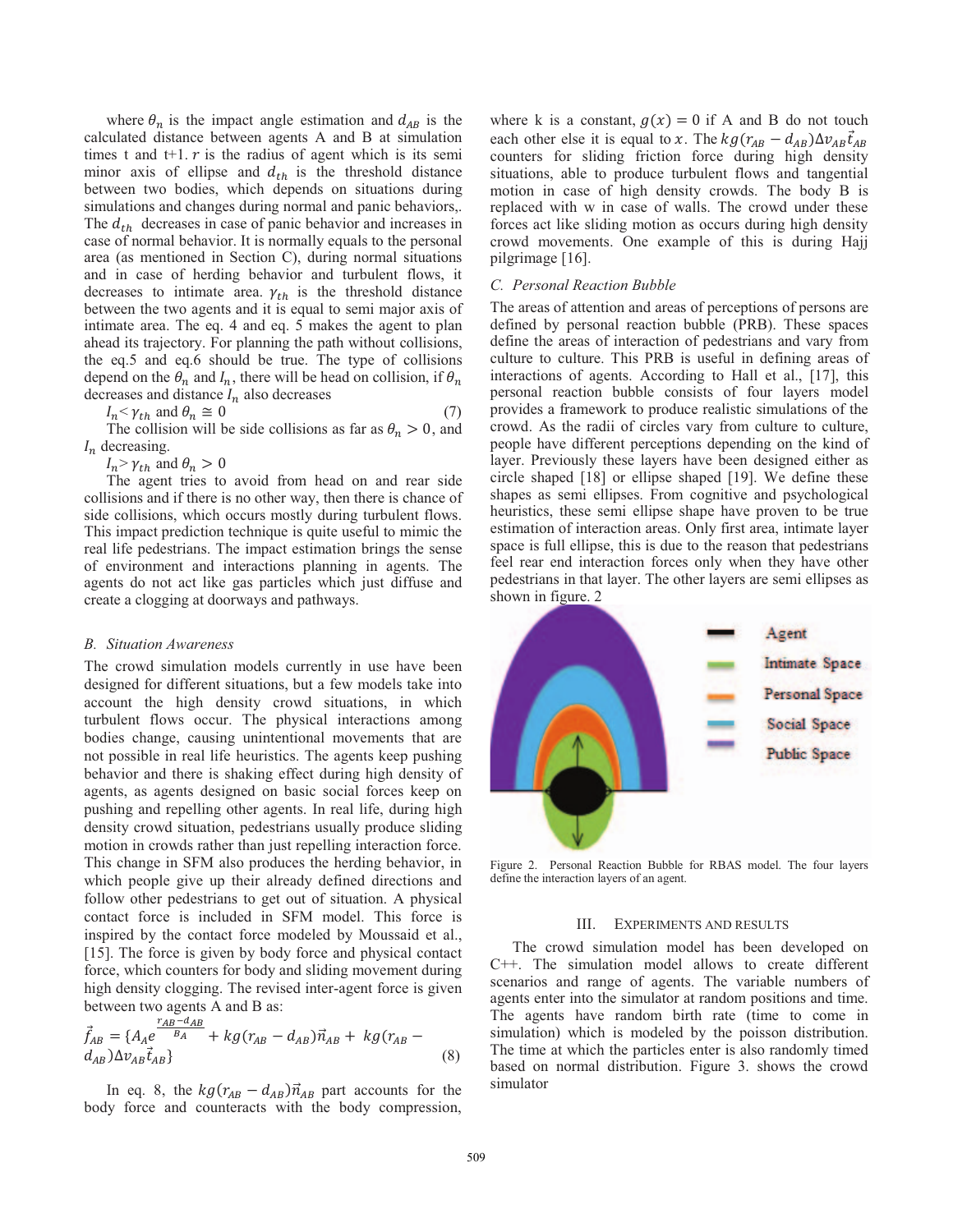

Figure 3. Crowd Simulator

The proposed model has been tested with different kinds of scenarios with varying densities. The model has been evaluated with SFM model and changes in model have been demonstrated. The RBAS model performance has been studied in following cases. The trajectories executed by the agents with the variations in density of people in simulation are performed. The ratio of trajectories executed to original trajectory versus density (agents/inch<sup>2</sup>) is plotted. Different types of flow of agents during simulations were tested. The original trajectory is the path taken by the agent during normal conditions i.e., laminar flow, the agent passes through the simulated environment without many interactions, this behavior is also observed during line formation situation especially at train, bus stations and narrow alley, as even the density increases, the crowd acts as self-organized to let the flow the agents. The stop-and-go waves event also appears, the ratio goes upto 110 %. The effort of agents to reach the destination increases as the density increases. This effect is also termed as faster-isslower effect [20]. During turbulent flows, the density increases from start with density, as the people are moving with much varying speeds in crowd. This turbulent flow describes the panic behavior in which agents mostly do collision avoidance more than situation awareness. During herding behavior, the effort to reach the destination increases, as the agents act like a group and follow the front agents. The agents access the situation and give up their primary path planning and do sliding motion among crowd and follow the other agents which are dependent on the flow of crowd also. This also demonstrates the group behavior. The effort to reach the destination in Herding behavior is less than turbulent flow. These results have been demonstrated in the Figure 4(a). The simulations have been performed with varying number of agents and simulations have been performed iteratively with varying parameters to validate the results. The density goes from 10 agents to 150 agents. The results have been shown in Figure 4 (a).

To evaluate our simulation model with real data, we performed the simulation by mimicking the exact scene from the videos of ETH walking pedestrian dataset BIWI [21], in which we collected the empirical data of spread of pedestrians in the street. The speed and occupancy of agents in street for 480 seconds is recorded. The same scenario was designed in simulation and first the SFM [6] based particles were and then our model RBAS was used. During these simulations, the data is collected using different flows such as unidirectional, counter, cross flow and all directional flows. The occupancy is defined as the area covered by the agents in case of simulation and by pedestrians in cases of ETH video. The agents vary from 0 to 30 and it corresponds to same number of people as in video. The trajectories have been plotted and demonstrated to show speed density relationship in Figure 4 (b). The results show that our RBAS model has the similar behavior as dataset, while particles in SFM model lacks to perform according to the situation.

The love parade disaster videos which were recorded just before the disaster have been evaluated to create the same environment in simulation. The pressure cue is used as feature to relate the same effect of behavior of agents with our model. The crowd pressure [15] is defined as local density versus local velocity variance. The calculations are done for 1000 frames of video right before the disaster where the turbulence started. The results have been demonstrated in Figure 4 (c). The results show that RBAS model creates the same pressure on given density as in the dataset.

#### IV. CONCLUSIONS

 This paper presents a novel approach to produce realistic crowd behaviors and RBAS crowd simulation behavior model is proposed. The algorithm simulates the agents as ellipse with particular sizes. The agents have sense of environment and plan their own path to avoid collisions. The shaking and repelling effect in agents have been reduced using the body contact and sliding forces. The interactions among agents have been modeled based on personal reaction space. This modification in SFM model makes the model more realistic as every parameter has been modeled from the results of phycology and video tracking.

Finally, the RBAS model has been tested for different types of crowd situations such as laminar, stop-and-go wave, turbulence and herding behaviors. The evaluations of the model are performed as compared with SFM and empirical data. The love parade disaster event was also evaluated using<br>our model. The results show that our RBAS model The results show that our RBAS model outperforms in diverse situation and models the realistic agents in crowd. This makes this model to overcome the problems of models already in use. As evaluations show that the model is able to create real life situations, this model can be employed for performing behavioral analysis of crowd situations with confidence.

Future developments will be using this simulation model and creating a behavior detection algorithm. Then, using that algorithm to embed behaviors in agents in crowd.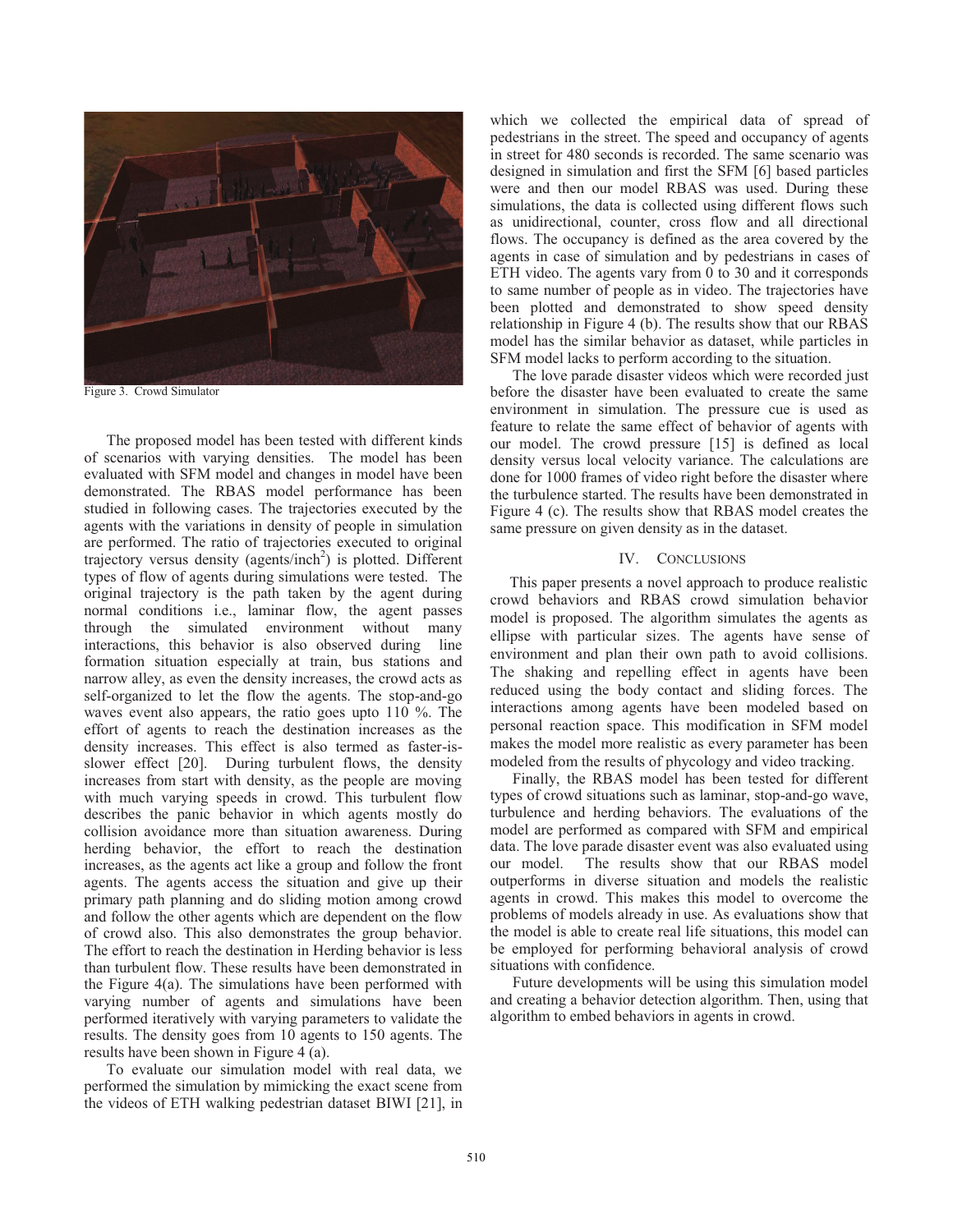

Figure 4. (a) The path travelled /original path versus density of agents [agents/in<sup>2</sup>]. Different types of flows were demonstrated such as Laminar, Stopand-go waves, Turbulent and Herding behavior.



Figure 4. (b) Evaluation of RBAS model with SFM [5] and BIWI dataset [21] , using average speed versus occupancy.



Figure 4. (c) Crowd pressure evaluation for Love Parade Disaster and using the same situation in RBAS model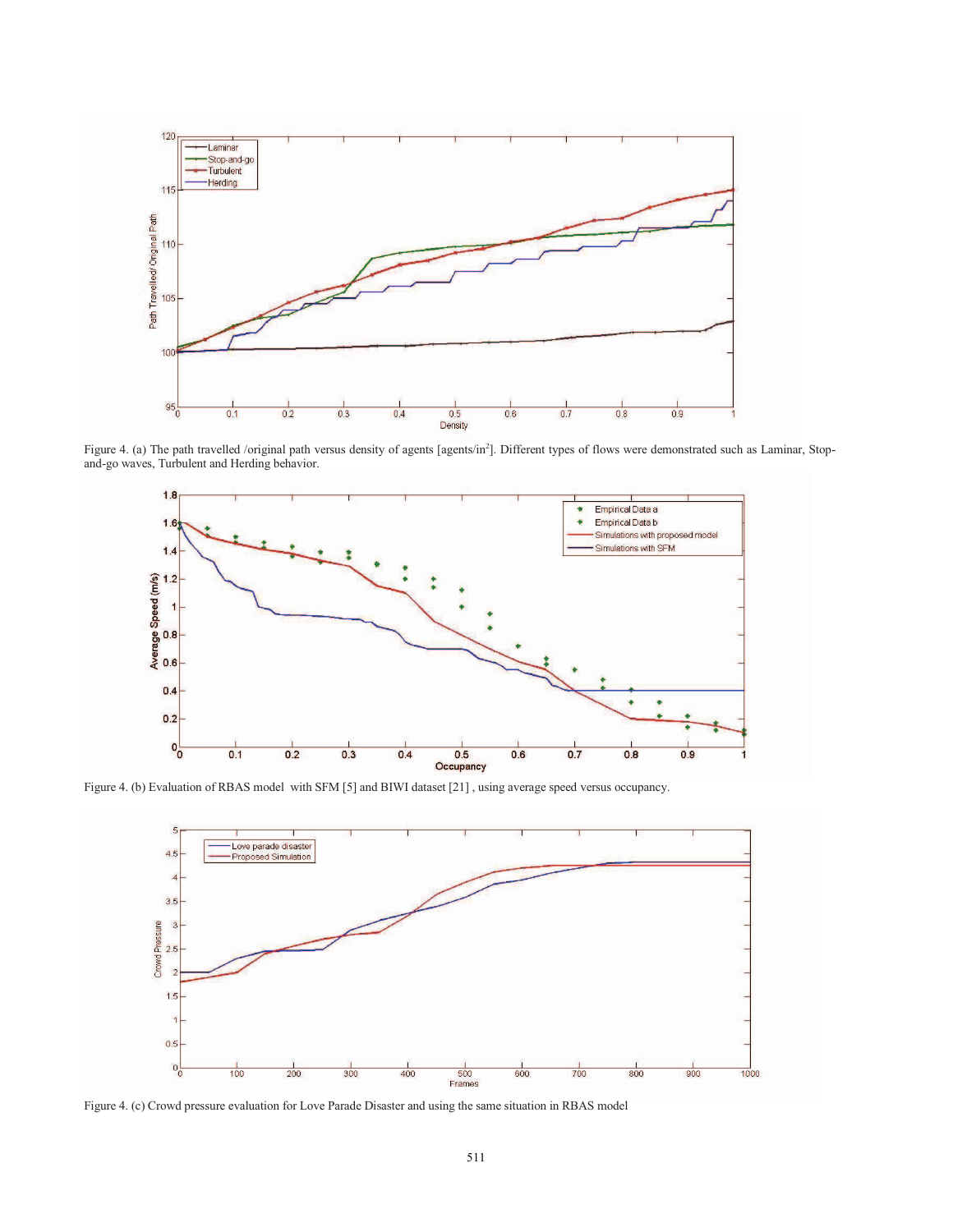#### ACKNOWLEDGMENT

This work was supported in part by the Erasmus Mundus Joint Doctorate in Interactive and Cognitive Environments, which is funded by the EACEA Agency of the European Commission under EMJD ICE FPA n 2010-0012.

#### **REFERENCES**

- [1] Burstedde, C., Klauck, K., Schadschneider, A., & Zittartz, J. (2001). Simulation of pedestrian dynamics using a two-dimensional cellular automaton. Physica A: Statistical Mechanics and its Applications, 295(3), 507-525.
- [2] Kirchner, A., & Schadschneider, A. (2002). Simulation of evacuation processes using a bionics-inspired cellular automaton model for pedestrian dynamics. Physica A: Statistical Mechanics and its Applications, 312(1), 260-276.
- [3] Guyot, P., & Honiden, S. (2006). Agent-based participatory simulations: Merging multi-agent systems and role-playing games. Journal of Artificial Societies and Social Simulation, 9(4).
- [4] Paris, S., Pettre, J., Donikian, S.,(2007). Pedestrian reactive navigation for crowd simulation: a predictive approach. In: Cohen-Or, D., Slavik, P. (Eds.),
- [5] Karamouzas, I., Overmars, M., (2010). A velocity-based approach for simulating human collision avoidance. Lecture Notes in Computer Science 6356, 180–186
- [6] Helbing, D., & Molnar, P. (1995). Social force model for pedestrian dynamics. Physical review E, 51(5), 4282.M. Young, The Technical Writer's Handbook. Mill Valley, CA: University Science, 1989.
- [7] Helbing, D., Molnar, P., Farkas, I. J., & Bolay, K. (2001). Selforganizing pedestrian movement. Environment and planning B, 28(3), 361-384.
- [8] Helbing, D., Buzna, L., Johansson, A., & Werner, T. (2005). Selforganized pedestrian crowd dynamics: Experiments, simulations, and design solutions. Transportation science, 39(1), 1-24.
- [9] Pan, X. (2006). Computational modeling of human and social behaviors for emergency egress analysis (Doctoral dissertation, Stanford University).
- [10] Pressman, A. (Ed.). (2007). Architectural graphic standards. Wiley. com.
- [11] Mehran, R., Oyama, A., & Shah, M. (2009, June). Abnormal crowd behavior detection using social force model. In Computer Vision and Pattern Recognition, 2009. CVPR 2009. IEEE Conference on (pp. 935-942). IEEE.
- [12] Kitazawa, K., & Fujiyama, T. (2010). Pedestrian vision and collision avoidance behavior: Investigation of the information process space of pedestrians using an eye tracker. In Pedestrian and evacuation dynamics 2008 (pp. 95-108). Springer Berlin Heidelberg.
- [13] Cutting, J. E., Vishton, P. M., & Braren, P. A. (1995). How we avoid collisions with stationary and moving objects. Psychological review, 102(4), 627.
- [14] Sakuma, T., Mukai, T., & Kuriyama, S. (2005). Psychological model for animating crowded pedestrians. Computer Animation and Virtual Worlds,  $16(3 - 4)$ , 343-351.
- [15] Moussaïd, M., Helbing, D., & Theraulaz, G. (2011). How simple rules determine pedestrian behavior and crowd disasters. Proceedings of the National Academy of Sciences, 108(17), 6884-6888.
- [16] Helbing, D., Johansson, A., & Al-Abideen, H. Z. (2007). Dynamics of crowd disasters: An empirical study. Physical review E, 75(4), 046109.
- [17] Hall, E. T., Birdwhistell, R. L., Bock, B., Bohannan, P., Diebold Jr, A. R., Durbin, M., ... & Vayda, A. P. (1968). Proxemics [and Comments and Replies]. Current anthropology, 83-108.
- [18] Guy, S. J., Chhugani, J., Kim, C., Satish, N., Lin, M., Manocha, D., & Dubey, P. (2009, August). Clearpath: highly parallel collision avoidance for multi-agent simulation. In Proceedings of the 2009 ACM SIGGRAPH/Eurographics Symposium on Computer Animation (pp. 177-187). ACM.
- [19] Guy, S. J., Chhugani, J., Curtis, S., Dubey, P., Lin, M., & Manocha, D. (2010, July). Pledestrians: a least-effort approach to crowd simulation. In Proceedings of the 2010 ACM SIGGRAPH/Eurographics Symposium on Computer Animation (pp. 119-128). Eurographics Association.
- [20] Helbing, D., Farkas, I., & Vicsek, T. (2000). Simulating dynamical features of escape panic. Nature, 407(6803), 487-490.
- [21] http://www.vision.ee.ethz.ch/datasets/ (25/10/2013)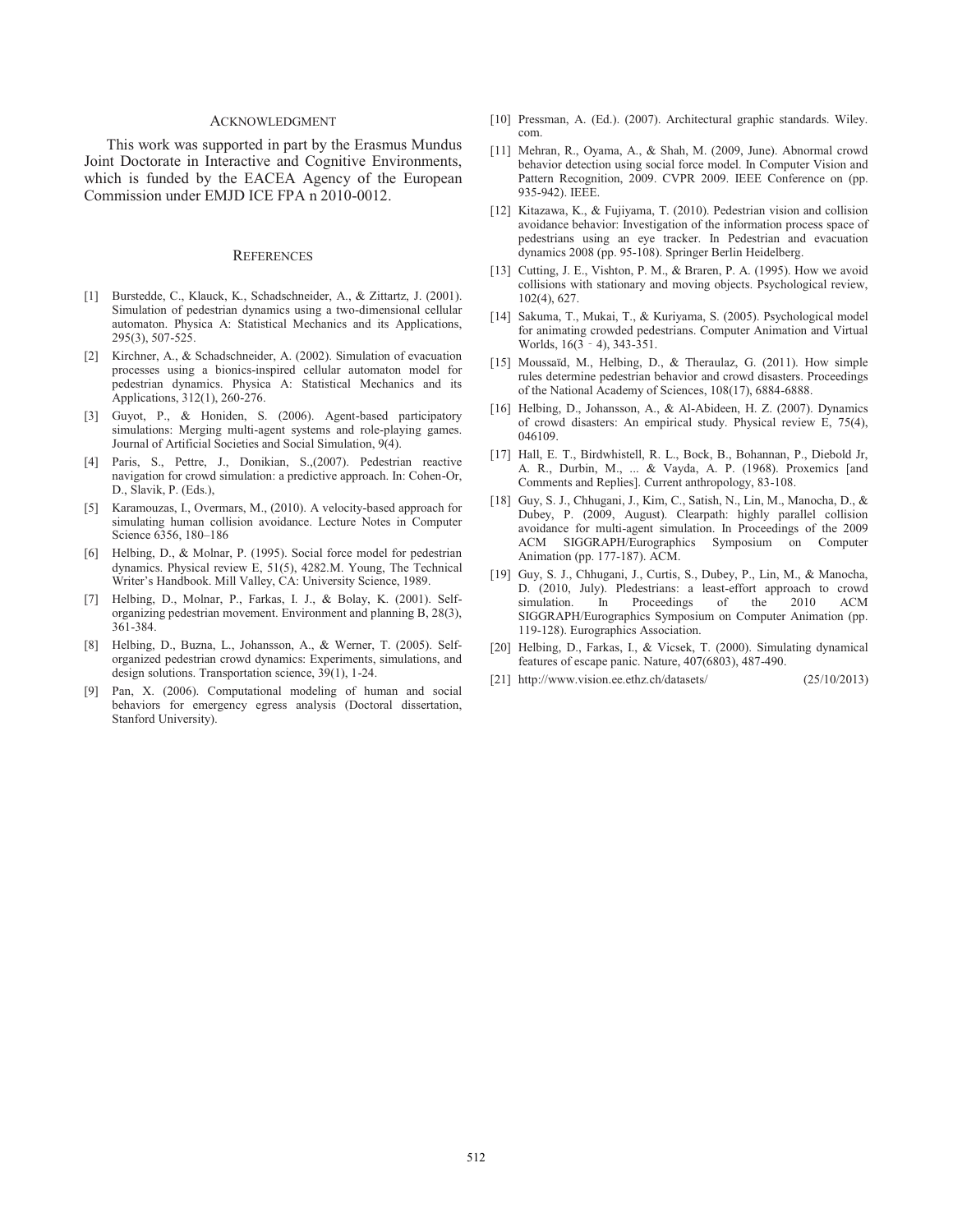# **Fifth International Conference on Intelligent Systems, Modelling and Simulation**

*27-29 January 2014 Langkawi, Malaysia*

**Edited by**  David Al-Dabass, Zaliman Sauli, and Zulkarnay Zakaria



**Los Alamitos, California Washington • Tokyo**

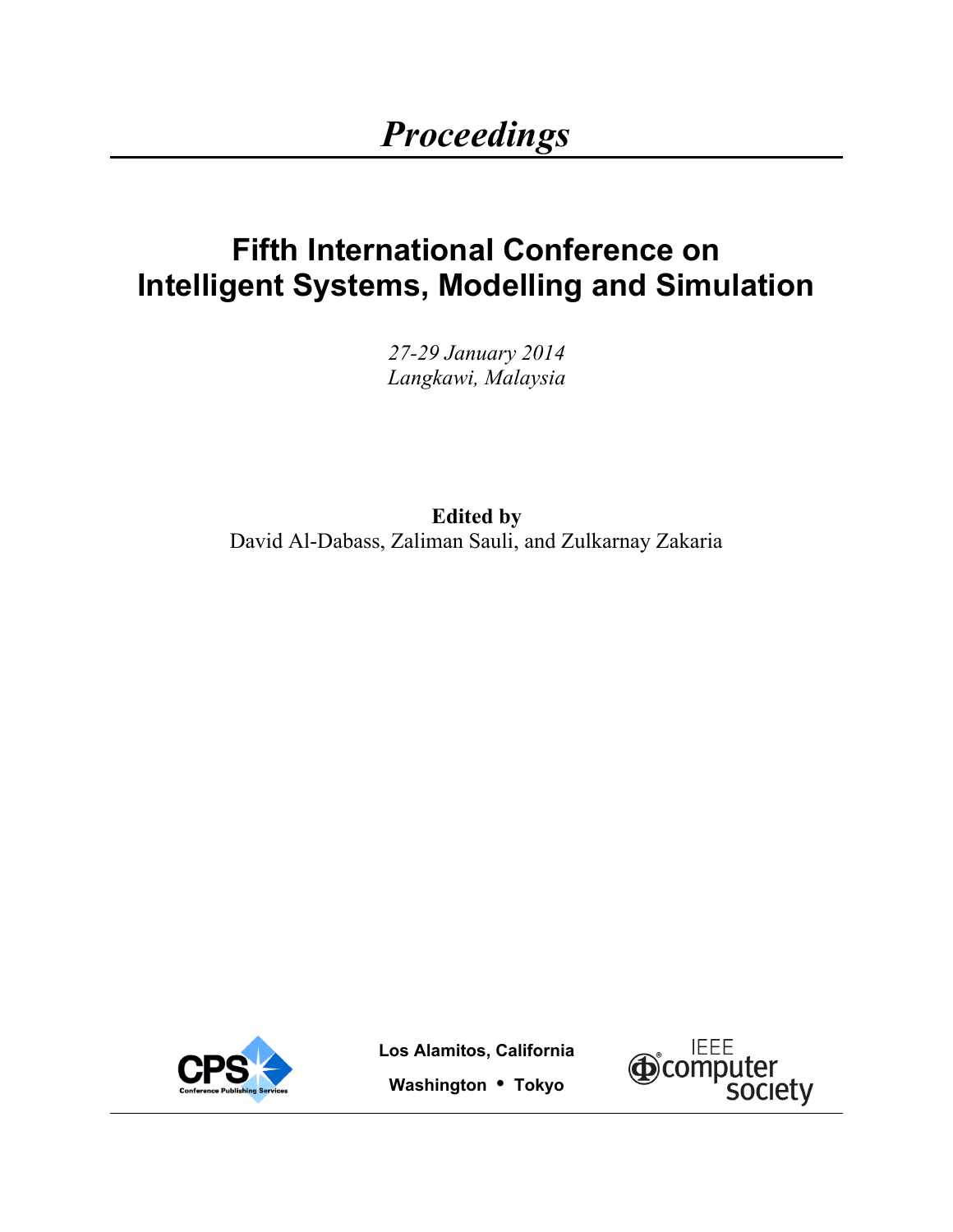Copyright © 2014 by The Institute of Electrical and Electronics Engineers, Inc.

All rights reserved.

*Copyright and Reprint Permissions*: Abstracting is permitted with credit to the source. Libraries may photocopy beyond the limits of US copyright law, for private use of patrons, those articles in this volume that carry a code at the bottom of the first page, provided that the per-copy fee indicated in the code is paid through the Copyright Clearance Center, 222 Rosewood Drive, Danvers, MA 01923.

Other copying, reprint, or republication requests should be addressed to: IEEE Copyrights Manager, IEEE Service Center, 445 Hoes Lane, P.O. Box 133, Piscataway, NJ 08855-1331.

*The papers in this book comprise the proceedings of the meeting mentioned on the cover and title page. They reflect the authors' opinions and, in the interests of timely dissemination, are published as presented and without change. Their inclusion in this publication does not necessarily constitute endorsement by the editors, the IEEE Computer Society, or the Institute of Electrical and Electronics Engineers, Inc.*

> IEEE Computer Society Order Number E3857 BMS Part Number CFP1425J-CDR ISBN 978-1-4799-3857-5 ISSN 2166-0662

*Additional copies may be ordered from*:

Los Alamitos, CA 90720-1314 Tel: + 1 732 981 0060 Minato-ku, Tokyo 107-0062 http://computer.org/cspress csbooks@computer.org

IEEE Computer Society IEEE Service Center IEEE Computer Society Customer Service Center 445 Hoes Lane Asia/Pacific Office 10662 Los Vaqueros Circle P.O. Box 1331 Watanabe Bldg., 1-4-2 P.O. Box 3014 Piscataway, NJ 08855-1331 Minami-Aoyama Tel: + 1 800 272 6657 Fax: + 1 732 981 9667 JAPAN Fax: + 1 714 821 4641 http://shop.ieee.org/store/ Tel: + 81 3 3408 3118 customer-service@ieee.org Fax: + 81 3 3408 3553

tokyo.ofc@computer.org

*Individual paper REPRINTS may be ordered at:* <reprints@computer.org>

Editorial production by Lisa O'Conner Art production by Mark Bartosik





*IEEE Computer Society Conference Publishing Services* **(CPS)**  http://www.computer.org/cps